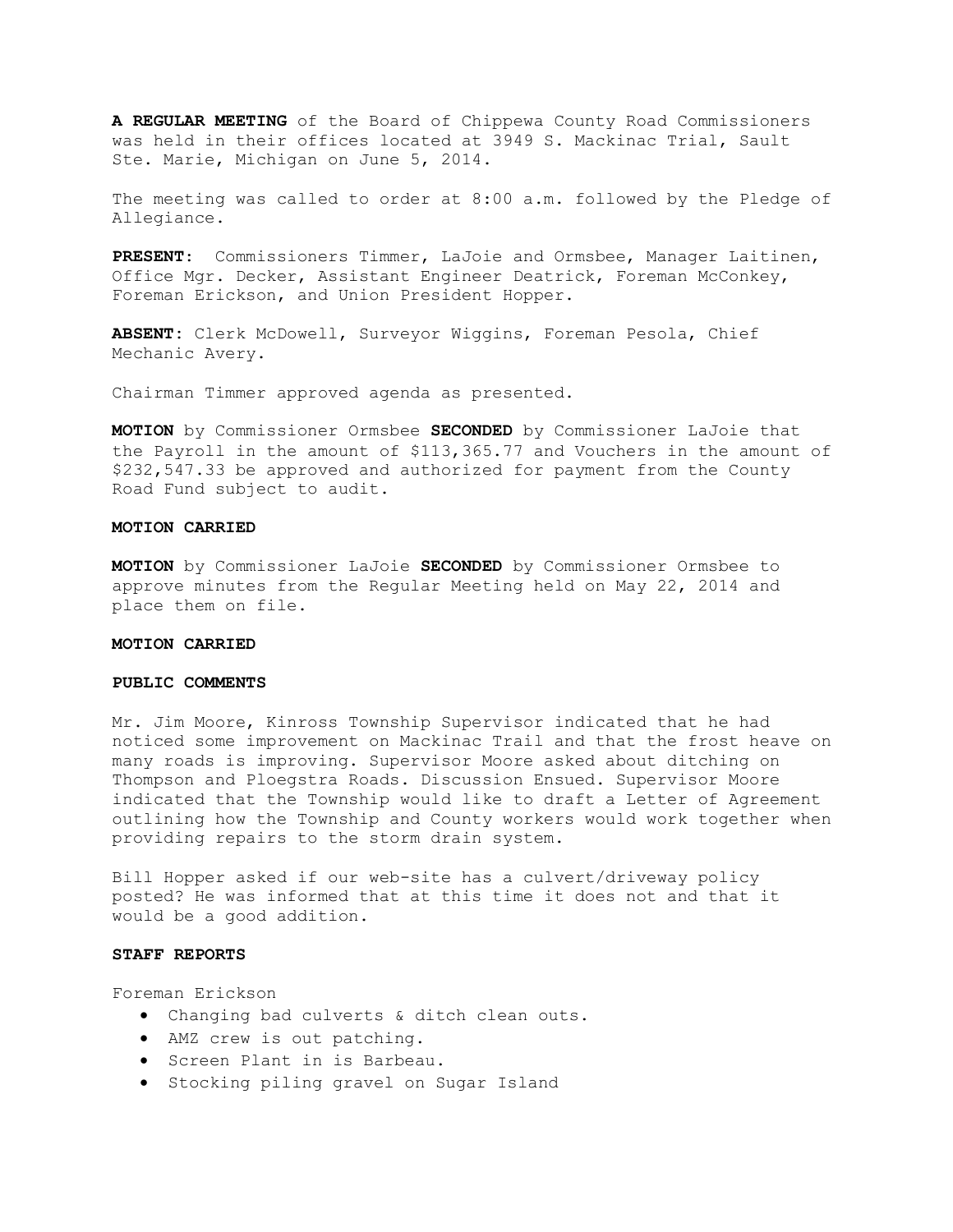· We have a couple of closures on Gravel roads as a result of continuing Spring Break-up.

Foreman McConkey

- · Dragging roads, brush hog out.
- · General road maintenance
- · Small bridge project on Tone Road east of M-129 going well.

Assistant Engineer Deatrick

- · Ploegstra Road going well, about ½ done with culvert replacements.
- · Received progress schedule for Sugar Island. Payne and Dolan will be starting after Ploegstra Road.
- · Attended a pre-con meeting for the Bay Mills sewer replacement in front of the Kings Club Casino.
- · Has been receiving many culvert/driveway requests.

### **COUNTY COMMISSIONERS' COMMENTS**-None

# **MANAGERS REPORT**

- · The Arbitration Hearing for the posting grievance was held. A decision will take one to two weeks.
- · Met with Pete Paramski to review the Mackinac Trail detour route during the I-75 construction project. MDOT plans on doing a 1.5" overlay and asked if we were interested in adding more funds and increasing the coverage. This stretch of Mackinac Trail is already part of the 5 year plan and that program does not allow for changes. More discussion ensued.
- · Some clay side roads are still experiencing frost issues.
- · Had meeting with MSU at the Dunbar Forest location. Permission has been granted to relocate two sections of Scenic Drive to protect the road and the river bank. Discussion ensued.
- · Had meeting with the U.S. Fish & Wildlife Service & Watershed Group. They have committed \$85,000 in funding toward upgrading culverts along the Charlotte River. Total cost will be over \$100,000. The Township will be contacted for matching funds. We have all of 2015 to complete the project.
- · Discussion was held regarding the 4th of July Holiday and the floating Holiday. The Union was asked to discuss at their next meeting how they would like to use the days off and report back.
- · Gravel crushing is taking place on Sugar Island and Kinross is next.
- · Discussion was opened regarding the need for another vehicle. Authorization was requested to use the State Bid Site to purchase a new GMC Terrain. **MOTION** by Commissioner Ormsbee **SECONDED** by Commissioner LaJoie to purchase a GMC Terrain from the State Bid Site.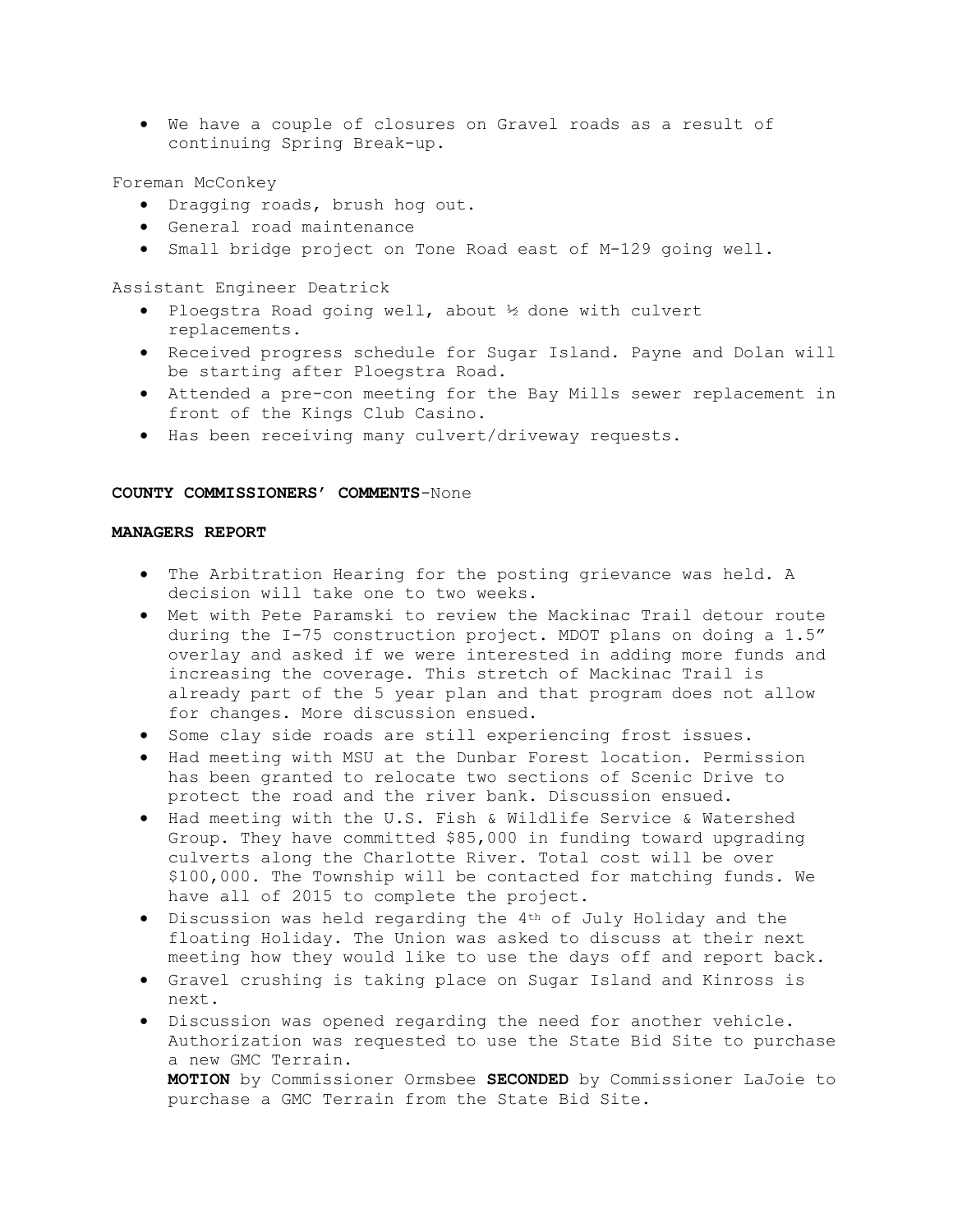#### **MOTION CARRIED**

· Salt Barn Plans are about 80% completed. Site work is on schedule. Approval was requested to go to bid as soon as the plans are complete.

**MOTION** by Commissioner LaJoie **SECONDED** by Commissioner Ormsbee to advertise for bids as soon as the site plans for the Salt Barn are ready

# **MOTION CARRIED**

· An update was given on the status of the State Funding Bill. The funding package is on the Senate agenda today for a vote. The Governor, Lt. Governor, area Senators and CRAM are working to get it through. Urgency and media coverage has dropped. Commissioner Ormsbee asked about the funding through the BIA. Manager Laitinen indicated that the contracts are being processed.

The ad was run for the Engineer position, three applications were received. Discussion ensued regarding the various applicants. Approval was requested by the Supt/Mgr to hire Alicia Askwith for the Engineer position.

**MOTION** by Commissioner LaJoie **SECONDED** by Commissioner Ormsbee to hire Alicia Askwith for the Engineer position.

#### **MOTION CARRIED**

Discussion was held regarding the election of the 2014/2015 CRASIF Board of Trustees.

**MOTION** by Commissioner Ormsbee **SECONDED** by Commissioner LaJoie to cast their vote for the three incumbents.

#### **MOTION CARRIED**

Office Manager Decker asked the Board for approval to proceed with the annual dust control program with the Townships.

**MOTION** by Commissioner LaJoie **SECONDED** by Commissioner Ormsbee to match each Township 1/3 of the cost up to \$1000 towards their dust control programs.

#### **MOTION CARRIED**

# **PUBLIC COMMENTS**